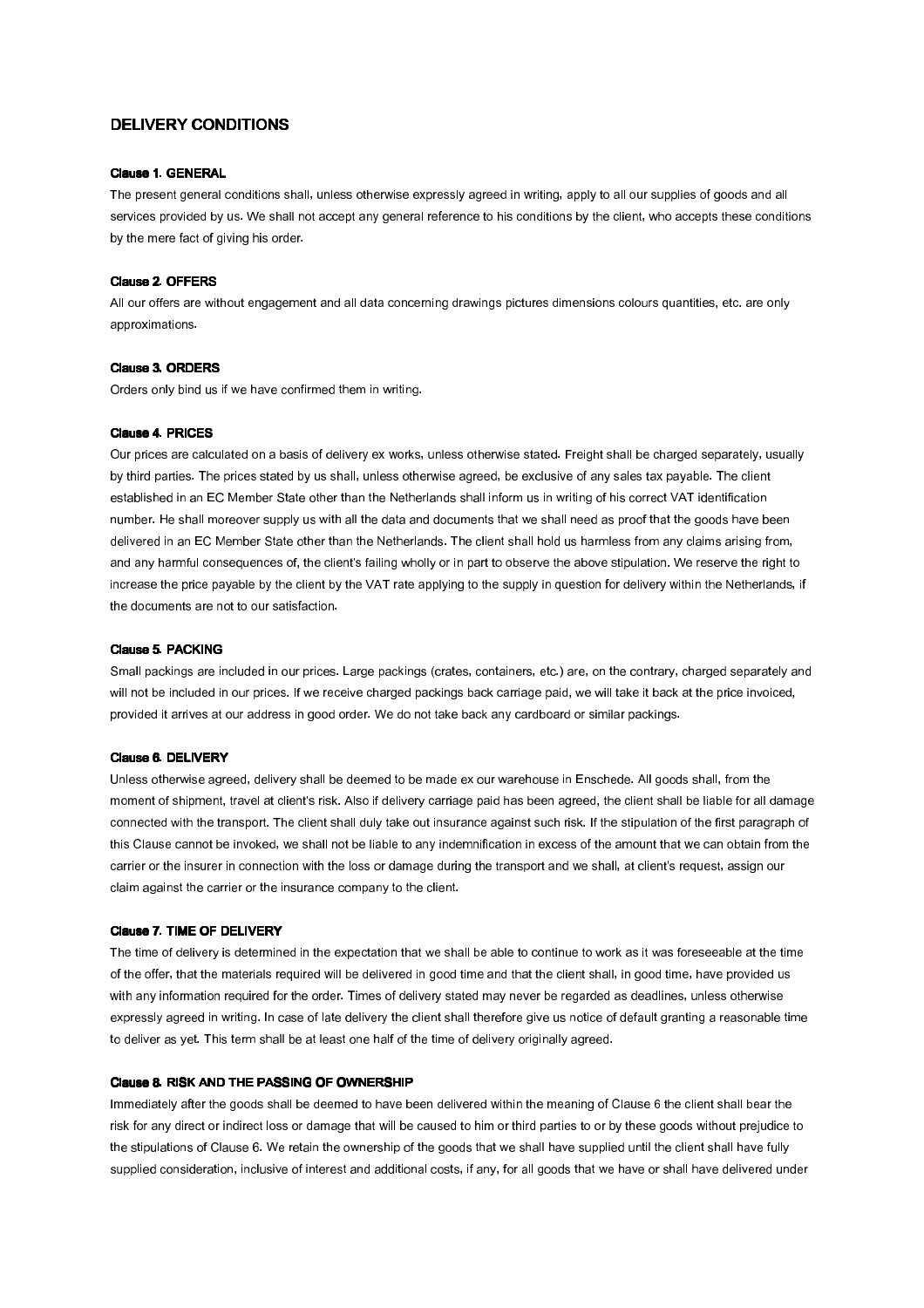any contract and/or for work done or to be done under such contracts. During the retention of ownership all risks shall be for the account of the client. The client shall be held to keep the goods delivered under retention of ownership to the extent possible with the care required and as recognisable property of Buttonboss, all this in the most suitable manner thereto. If our buyer is established in Germany there shall, contrary to the above, apply an extended retention of ownership in accordance with German law governing this matter, as included in the Special General Condition set out in Annex 1 forming an integral part of these General Conditions.

## Clause 9. PAYMENT

The place of payment shall be the city where Buttonboss has its registered office. Unless otherwise agreed, payments shall be made not later than within 30 days from the invoice date. If the client shall not pay within the prevailing term of payment, he shall be deemed to be in default by operation of law and we shall, without any warning or notice of default, be entitled to charge the client with statutory interest for overdue payment at the rate of 12 per cent. per annum on the principal sum. Any reference to a setting off against alleged debts due by us is excluded. Deduction for cash payment shall not be allowed, unless otherwise agreed. We reserve the right to claim immediate payment or security at any time. In the event of overdue payment we may claim all attaching costs out of court from the client. These costs are fixed at 15 per cent. on the principal sum. (inclusive of VAT).

#### Clause 10. GUARANTY

All new goods supplied by us and manufactured by third parties are guaranteed by us in accordance with the guaranty issued by such third parties to us, to the extent it shall be applicable. Other goods supplied by us shall be guaranteed in conformity with the relevant stipulations in contracts and/or offers.

### Clause 11. COMPLAINTS

Any defects externally visible and those that can be established by tests shall be claimed by the client on testing or on inspection/testing at our warehouse and in all other cases within 8 days after the client shall have received the goods, in the absence whereof our obligation of guaranty in respect of such defects shall end. Defects not externally visible shall be claimed by the client within 8 days after such defects shall have been observed, in the absence whereof our obligation of guaranty in respect of such defects shall end.

#### Clause 12. LIABILITY

Without prejudice to statutory provisions of public order and guaranties, if any, issued under Clause 10, our liability for loss or damage, for failure in performance or otherwise, shall be limited to the sum that shall be paid under the policy taken out by us for the purpose, but at any rate to the invoice amount of the goods to which the loss or damage refers, but never to more than  $\epsilon$ 4.500,00. We shall not be held to make good costs, damages and interests inter alia on account of personal injuries and loss or damage to movables or immovables. The client shall be held to keep us harmless and make good all cost damages and interests that shall arise for us in direct or indirect consequence of claims from third parties against us in the matter of occurrences, acts or omissions for which we are not liable under these General Conditions. We shall never be liable for the use of pictures and/or texts on articles manufactured by us or by order of third parties for which the client shall have commissioned us. The client shall guarantee that he is entitled to make use of said pictures and/or texts and shall unconditionally keep us harmless for any claim in the matter from third parties for infringement of industrial or intellectual property rights.

## **Clause 13. DISSOLUTION**

If the client fails to observe his obligations under the contract and/or these conditions we shall be entitled to suspend the contract or, without any notice of default, wholly or in part and out of court, without being held to any compensation or guarantee, to dissolve the contract, in our option. If the other party shall be in a state of force majeure under the law we shall be entitled to dissolve the contract in the same way without prejudice to the other powers under the law. If we shall be in a state of force majeure the client shall not be entitled to claim delivery, nor compensation, nor suspension or dissolution, but he shall on his part be held to perform his obligation, unless it is a matter of a permanently impossible performance. If the client shall not, not properly or not in good time, perform any obligation to which he shall be held under this contract or any other contract concluded with us, and in the case of bankruptcy, administration order, closing down or winding up of the client's business, he shall be deemed to be in default by operation of law and we shall be entitled to dissolve the contract in the same way as